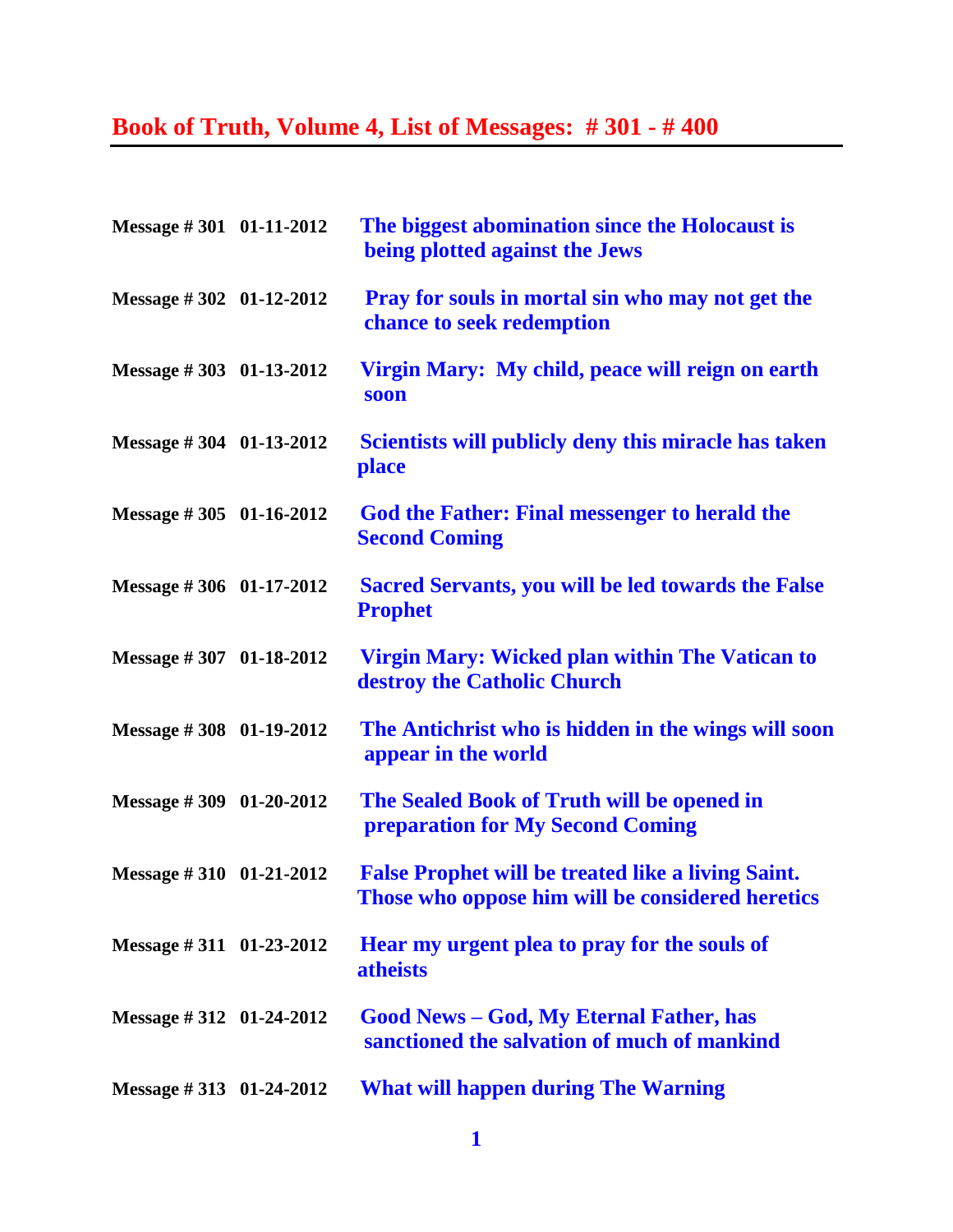| Message #314 01-25-2012     | Virgin Mary: Nuclear war involving Iran being<br><b>plotted</b>                                  |
|-----------------------------|--------------------------------------------------------------------------------------------------|
| Message $\#315$ 01-26-2012  | The final secret of Fatima reveals the truth of<br><b>Satan's evil sect entering the Vatican</b> |
| Message #316 01-27-2012     | <b>Call to Clergy: Prepare My flock for My long</b><br>awaited Second Coming on earth            |
| Message #317 01-28-2012     | <b>Virgin Mary: Pray for Pope Benedict with all your</b><br>heart                                |
| Message $\#318$ 01-29-2012  | My Divine Mercy is to be realized as revealed to St<br><b>Faustina</b>                           |
| Message #319 01-30-2012     | Virgin Mary Calls for day of prayer and fasting to<br><b>prepare for The Warning</b>             |
| Message #320 01-31-2012     | <b>Jesus reveals Plenary Indulgence for total</b><br>absolution                                  |
| Message $\#321$ 02-01-2012  | Virgin Mary: No one will prevent the Book of<br><b>Truth being revealed to the world</b>         |
| Message # 322 02-02-2012    | Did you think I would ignore you until the Day of<br>Judgment?                                   |
| Message #323 01-04-2012     | Virgin Mary: Hatred is hatred. There are no two<br>types. They are the same                      |
| Message #324 02-04-2012     | <b>Wars involving Iran, Israel, Egypt and Syria</b><br><b>interlinked</b>                        |
| Message $\#$ 325 02-04-2012 | <b>God the Father: World to undergo a Chastisement</b><br>- My intervention is necessary         |
| Message $\#326$ 02-05-2012  | Virgin Mary: When you say Rosary you can help<br>save your nation                                |
| Message $\#$ 327 02-06-2012 | <b>Pray that a nuclear war which would wipe out one</b><br>third of humanity can be averted      |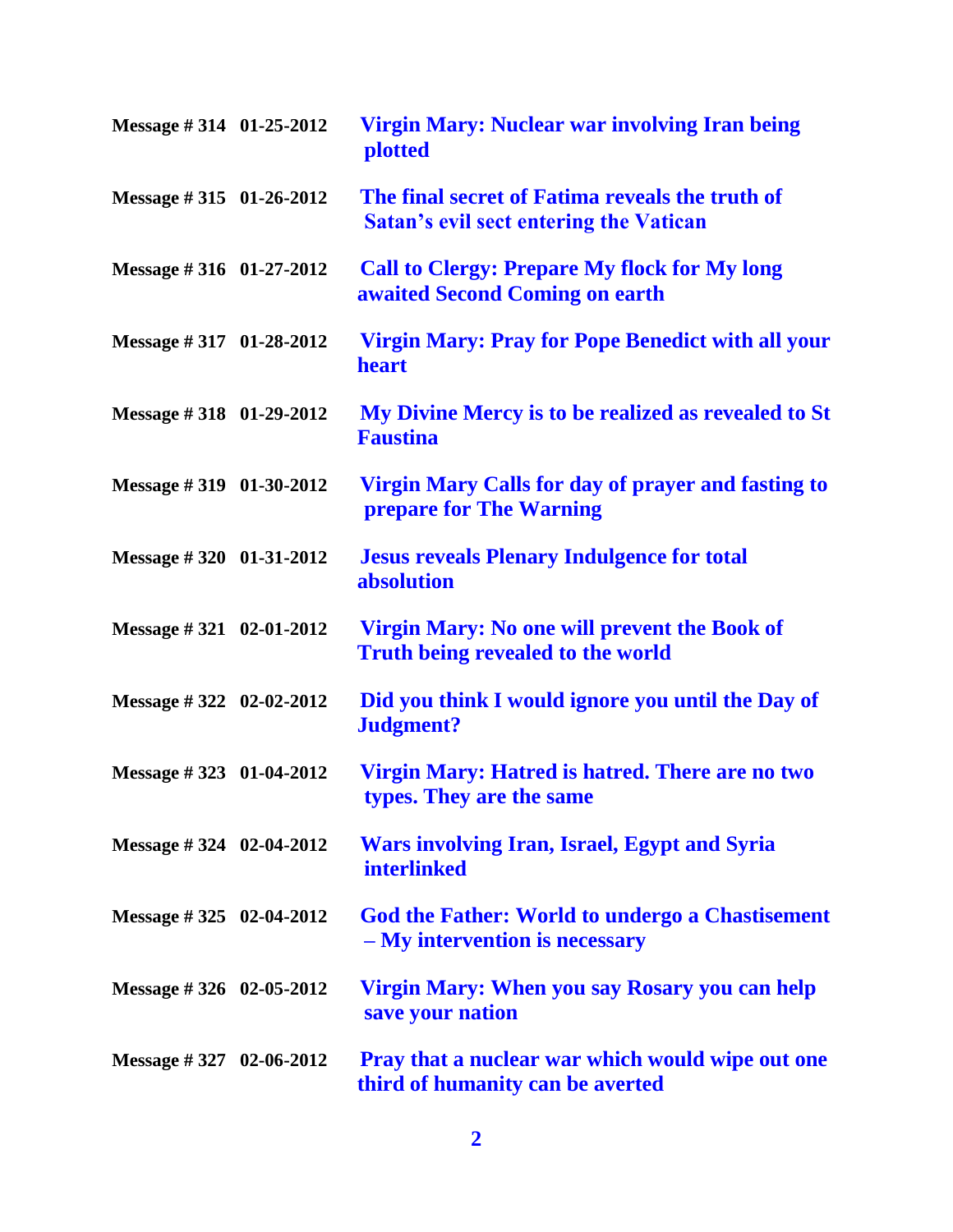| Message #328 02-07-2012     | The mysteries for so long hidden in the archives of<br>the Divine Realm                              |
|-----------------------------|------------------------------------------------------------------------------------------------------|
| Message #329 02-08-2012     | Virgin Mary: The Evil One will not rest until the<br><b>Catholic Church is knocked to the ground</b> |
| Message $\#330$ 02-08-2012  | Very soon a man will come who will profess to be<br><b>Me</b>                                        |
| Message #331 02-09-2012     | Fornication, pornography and prostitution, all<br>mortal sins                                        |
| Message #332 02-10-2012     | God the Father: Earthquakes will be felt as part of<br>a small chastisement before The Warning       |
| Message $\# 333$ 02-11-2012 | My poor Holy vicar, Pope Benedict XVI, will be<br>ousted from the Holy See in Rome                   |
| Message #334 02-12-2012     | <b>Other countries will follow England to ban public</b><br>prayer                                   |
| Message #335 02-12-2012     | The Holy Bible is not being shoved aside in favor<br>of these Messages                               |
| Message #336 02-13-2012     | Satan's last days: Like a wasp when dying the<br>sting will be the most painful                      |
| Message #337 02-14-2012     | God the Father: Europe will be first target of Red<br><b>Dragon followed by the USA</b>              |
| Message #338 02-16-2012     | <b>Wicked Group perpetrating biggest lie in order to</b><br>seize control of countries               |
| Message $\#$ 339 02-17-2012 | <b>Virgin Mary: Introduce abortion in Ireland and</b><br>you sever the link to my heart              |
| Message # 340 $02-18-2012$  | <b>European countries will succumb to dictatorship</b><br>no better than the days of Hitler          |
| Message #341 $02-19-2012$   | The Beast with the ten horns is the European<br><b>Union</b>                                         |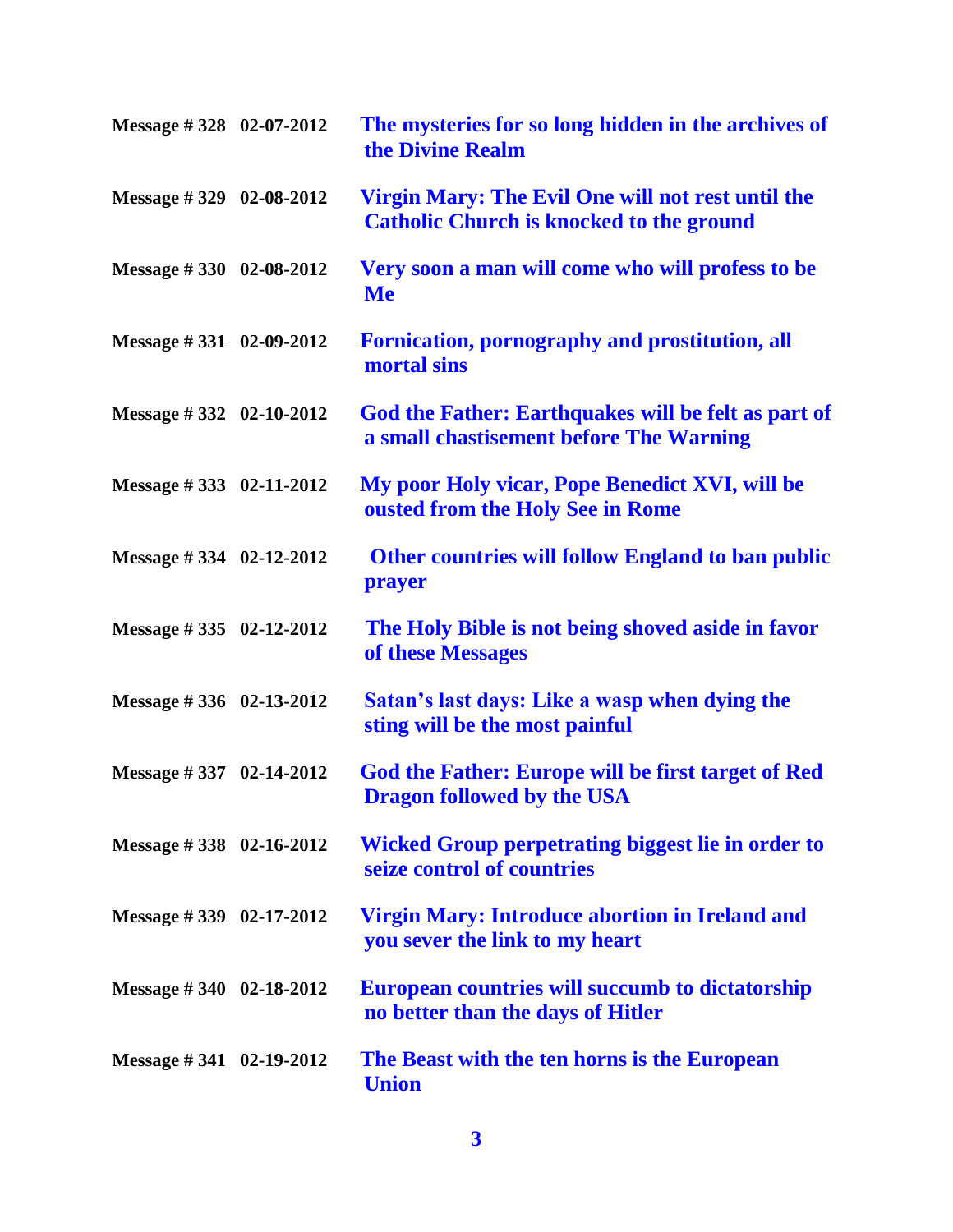| Message #342 02-20-2012     | God the Father: Rise now, and accept My Seal, the<br><b>Seal of the Living God</b>                           |
|-----------------------------|--------------------------------------------------------------------------------------------------------------|
| Message #343 02-21-2012     | God the Father: You are either for Me or against<br>Me. The choice is yours                                  |
| Message $\# 344$ 02-21-2012 | Why do you reject My warnings to prepare for My<br><b>Second Coming</b>                                      |
| Message $\#345$ 02-22-2012  | <b>Prayer to Resolve Your Worries</b>                                                                        |
| Message $\#346$ 02-22-2012  | <b>Fasting is important for your souls</b>                                                                   |
| Message #347 02-23-2012     | <b>Virgin Mary: Pray that Nuclear War can be</b><br>averted in Iran                                          |
| Message $\#348$ 02-23-2012  | <b>God the Father: Call to Catholic Church to accept</b><br><b>New Era of Peace on Earth</b>                 |
| Message $\#349$ 02-24-2012  | There will be no death. No illness. No sin in the<br><b>New Paradise</b>                                     |
| Message $\#350$ 02-24-2012  | <b>Never reject the Prophets of the Lord</b>                                                                 |
| Message $\#351$ 02-26-2012  | God the Father: The balm you so desperately need<br>to calm your souls                                       |
| Message #352 02-27-2012     | The world is about to undergo the next stage of<br>cleansing                                                 |
| Message #353 02-29-2012     | Don't you know that the Holy Spirit cannot and<br>will not enter the souls of those with hardened<br>hearts? |
| Message $\# 354$ 03-01-2012 | Join together as we enter the gates of the New<br><b>Paradise</b>                                            |
| Message # 355 $03-02-2012$  | God the Father: Warning about satanic cults and<br><b>New Age doctrines</b>                                  |
| Message $\# 356$ 03-03-2012 | Virgin Mary: Wake up children. You must<br>embrace the truth                                                 |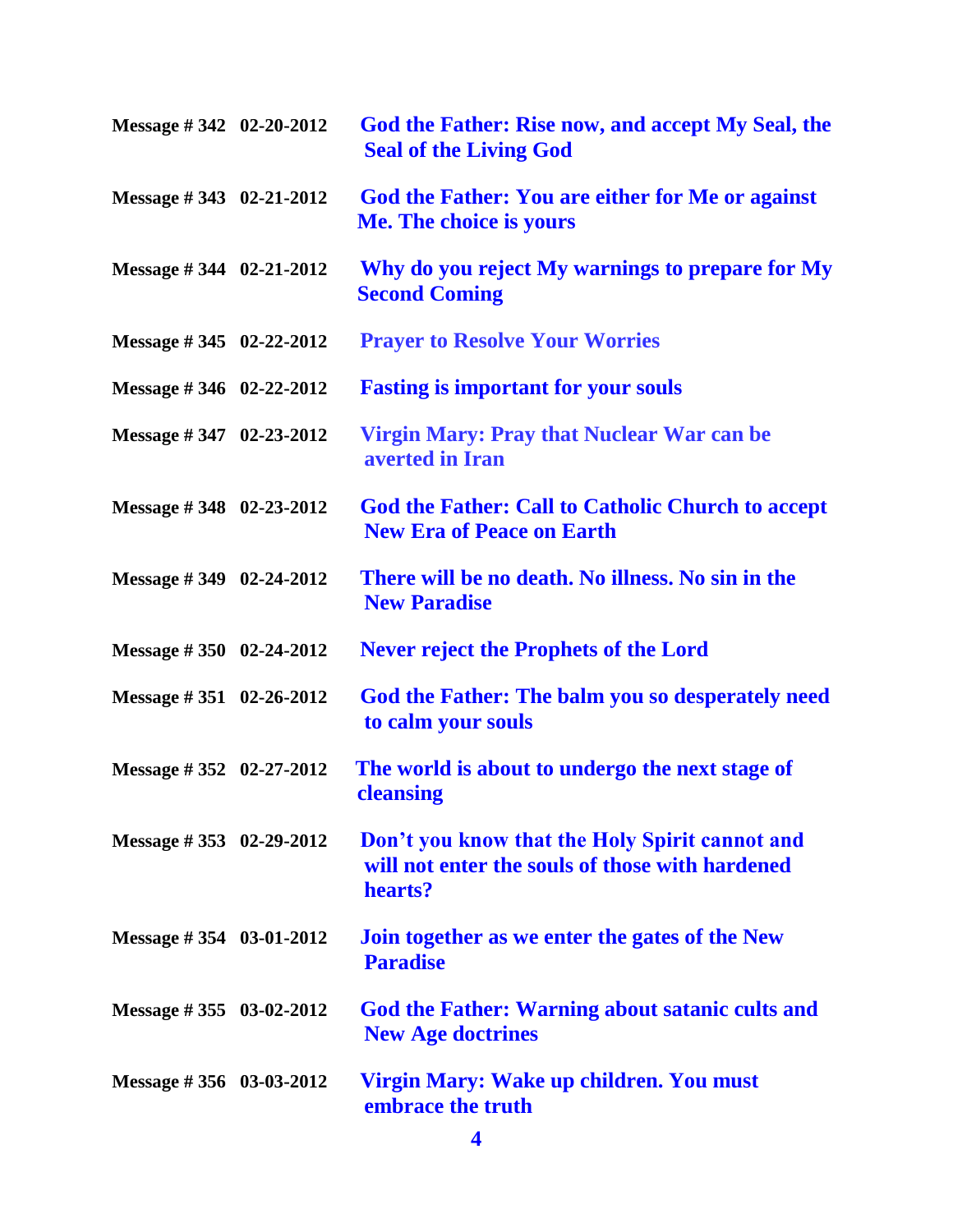| Message #357 03-04-2012     | <b>Catholic Church and House of Israel will be</b><br>persecuted                             |
|-----------------------------|----------------------------------------------------------------------------------------------|
| Message #358 03-05-2012     | The Book of Truth is being revealed to you, the<br>seventh Messenger for the End Times       |
| Message $\#359$ 03-06-2012  | Watch now as the man of peace will present<br>himself to the world                           |
| Message #360 03-07-2012     | The first seal is the Apostasy                                                               |
| Message #361 03-07-2012     | My Second Coming, cannot be prevented nor can<br>it be stopped                               |
| Message #362 03-08-2012     | My Seal of Protection is foretold as the second seal<br>is broken                            |
| Message #363 03-09-2012     | <b>Virgin Mary: Recite Rosary across all nations</b><br>between now and Easter Sunday        |
| Message $\#364$ 03-10-2012  | Time for the second seal to open as wars will<br><i>increase</i>                             |
| Message #365 03-12-2012     | Virgin Mary: Never before has there been so much<br>opposition to divine revelations         |
| Message #366 03-13-2012     | Now a concerted effort being made to silence you<br>by certain fragment within My Church     |
| Message #367 03-14-2012     | Love is more powerful than hatred                                                            |
| Message #368 03-16-2012     | Same sex marriage a grave sin                                                                |
| Message #369 03-18-2012     | I will come in the clouds surrounded by all the<br><b>Angels and the Saints in Heaven</b>    |
| Message $\#370$ 03-20-2012  | <b>Virgin Mary: Pray for Pope Benedict XVI who is</b><br>in danger of being exiled from Rome |
| Message $\# 371$ 03-20-2012 | The time for the schism in the Church is almost<br>here, and you must get prepared now       |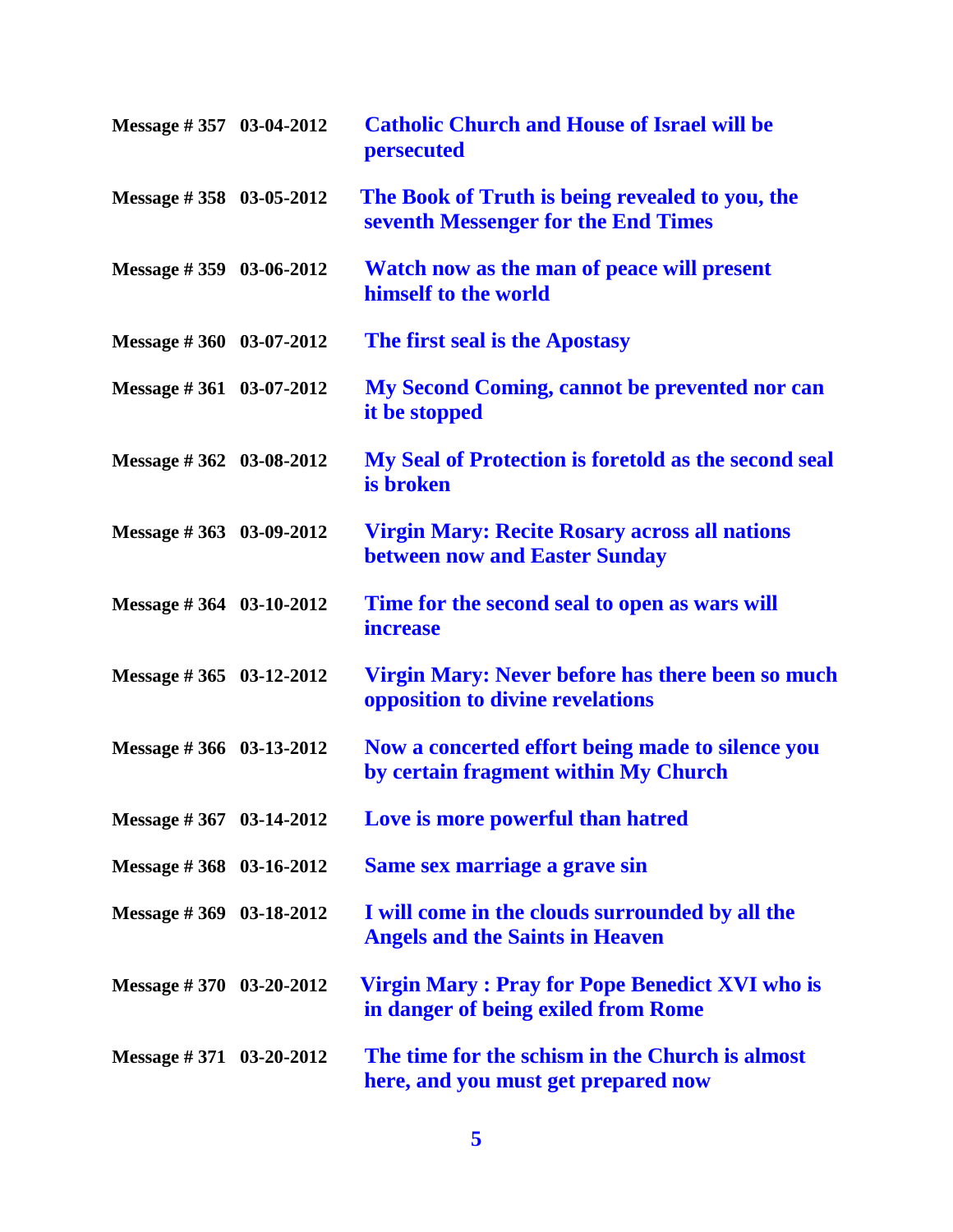| Message #372 03-21-2012 | Tell humanity that all is now in My Most Holy<br><b>Hands</b>                                              |
|-------------------------|------------------------------------------------------------------------------------------------------------|
| Message #373 03-22-2012 | The opposition to My Second Coming will be fierce                                                          |
| Message #374 03-24-2012 | You do not have much time before I come to Judge                                                           |
| Message #375 03-25-2012 | <b>Even The Warning will not convert all Non-</b><br><b>believers</b>                                      |
| Message #376 03-27-2012 | Virgin Mary: Ask my children to do one day of<br>fasting on Good Friday to prevent one world<br>currency   |
| Message #377 03-29-2012 | <b>Jesus reveals details of His Crucifixion</b>                                                            |
| Message #378 03-30-2012 | I beg you. Do not crucify Me again                                                                         |
| Message #379 03-30-2012 | Virgin Mary: I am the intercessor. Through me I<br>will bring your prayers before my Precious Son          |
| Message #380 03-31-2012 | My new miracles will be presented to the world                                                             |
| Message #381 04-02-2012 | Let them pray to Me for discernment                                                                        |
| Message #382 04-03-2012 | Only through the prayers of intercession can those<br>souls in the dark be saved                           |
| Message #383 04-04-2012 | <b>Please say My Divine Mercy and start My Novena</b><br>on Good Friday                                    |
| Message #384 04-05-2012 | Good Friday is the day I desire, and this year<br>especially, to be remembered for what it really<br>means |
| Message #385 04-06-2012 | <b>Easter is a time when My Death on the cross is</b><br>contemplated properly                             |
| Message #386 04-07-2012 | I am the Church. The Church was founded by Me<br>and it can never die                                      |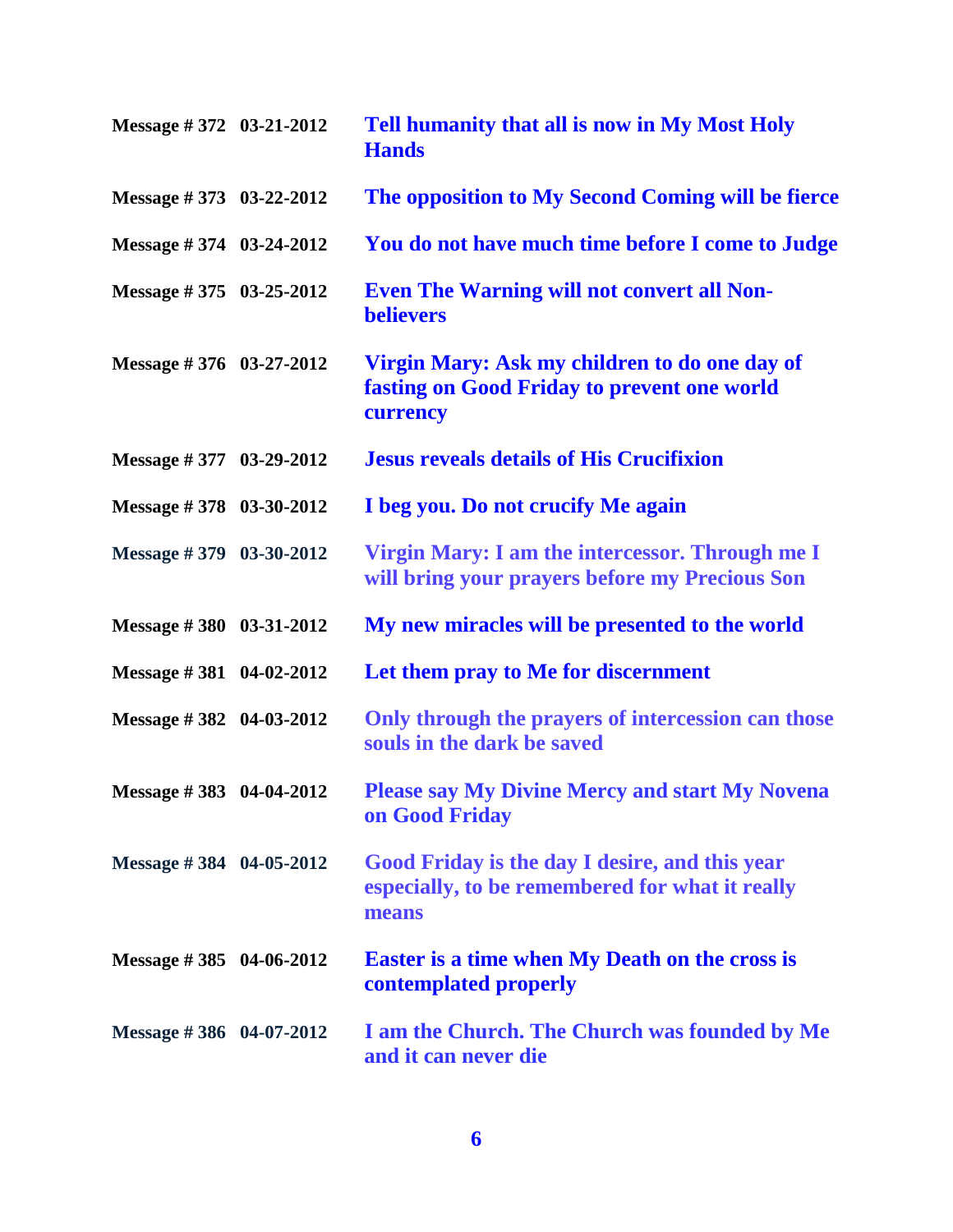| Message #387 04-08-2012     |            | Heaven and earth will become one. One won't exist<br>without the other                                            |
|-----------------------------|------------|-------------------------------------------------------------------------------------------------------------------|
| Message #388 04-09-2012     |            | Virgin Mary: The Era of Peace I spoke about in<br><b>Fatima has been forgotten</b>                                |
| Message #389 04-10-2012     |            | Virgin Mary: The time for me to crush the serpent<br>is drawing nearer                                            |
| Message $\# 390$ 04-04-2012 |            | The hatred will mount against you. You will be<br>told that this work is from Satan                               |
| Message $\# 391$ 04-12-2012 |            | The next Pope may be elected by members within<br>the Catholic Church, but he will be the False<br><b>Prophet</b> |
| Message $\#$ 392 04-14-2012 |            | So many lies, where the existence of Hell is denied,<br>will be the downfall of Christians                        |
| Message #393 04-15-2012     |            | <b>My Remnant Church, the Two Witnesses,</b><br>referred to in the Book of Revelation                             |
| Message #394 04-16-2012     |            | I, your beloved Jesus, could never undermine My<br>own Church                                                     |
| Message $\#395$ 04-17-2012  |            | My messages are for all religions and creeds,<br>including those who do not believe                               |
| <b>Message #396</b>         | 04-19-2012 | Never take unfair advantage of others even in<br>business, politics or any walk of life                           |
| Message #397 04-20-2012     |            | Even those who commit terrible sin are loved by<br><b>God, the Father</b>                                         |
| Message #398 04-21-2012     |            | <b>Billions of souls, not millions, will convert</b>                                                              |
| Message #399 04-22-2012     |            | Virgin Mary: When times seem difficult or painful,<br>children, always call on me                                 |
| Message $\#$ 400 04-22-2012 |            | <b>Help Me prepare the world for My Second Coming</b>                                                             |